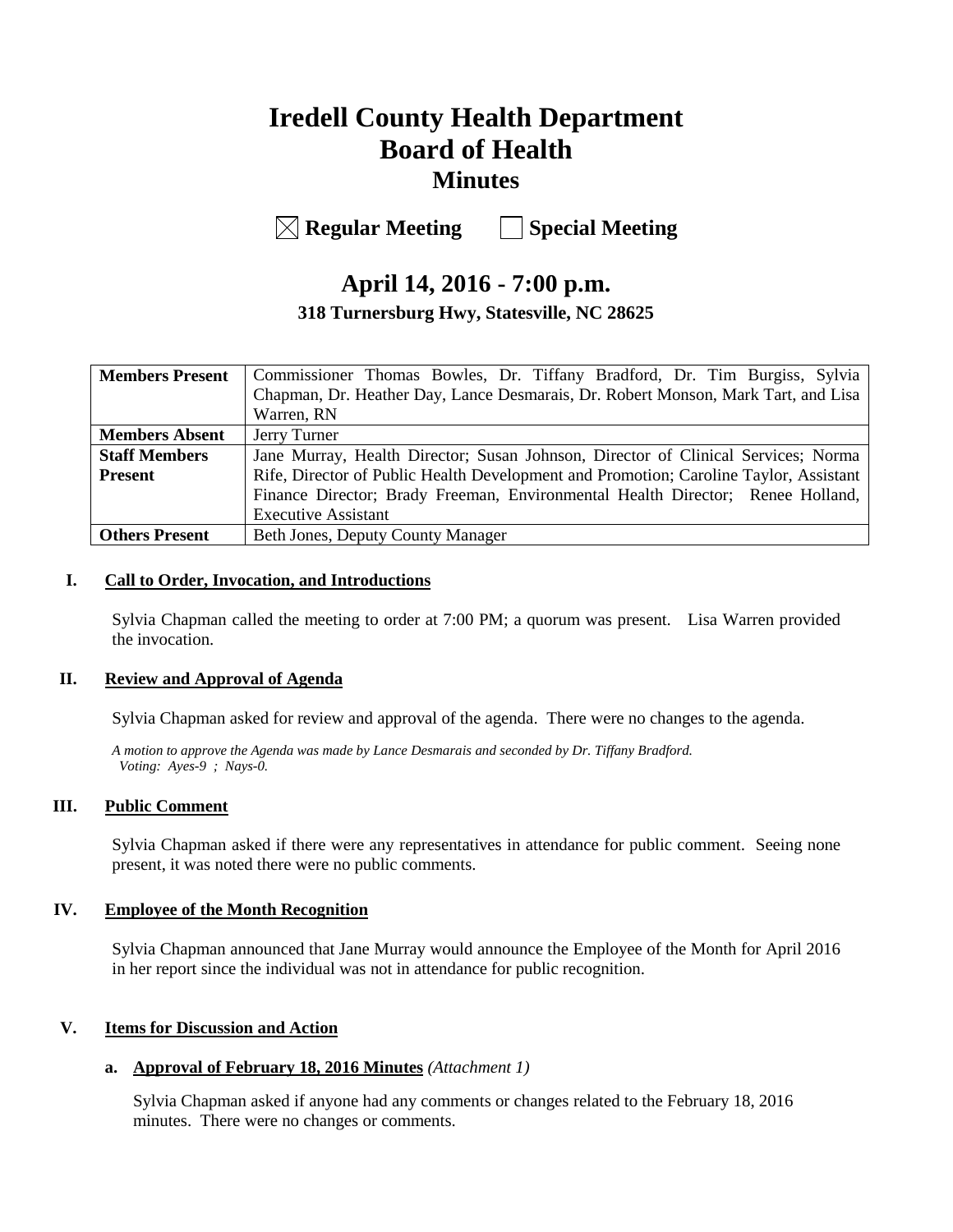Iredell County Health Department April 14, 2016 Page 2 of 10

Sylvia Chapman asked for a motion to approve the February 18, 2016 minutes.

*A motion to approve the February 18, 2016 Minutes was made by Dr. Robert Monson and seconded by Lisa Warren. Voting: Ayes- 9 ; Nays- 0.*

#### **b. Request Approval of Additional Clinical Services Codes and Fees** *(Attachment 2)*

Susan Johnson presented the additional Clinical Services Codes and Fees noting that these were added due to physician orders received by clients for specific lab tests through our walk-in lab clinic.

Susan Johnson then asked if there were any questions regarding the additional codes and fees for Clinical Services.

Lisa Warren questioned if the labs being requested are actually done immediately or if patients have to wait until approved by the Board.

Susan replied that the Board approved a process approximately two years ago allowing for the fees to be set so that services could be rendered immediately to avoid patients having to wait to receive the services.

Sylvia Chapman asked for a motion to approve the Additional Codes and Fees for Clinical Services.

*A motion to approve the Additional Codes and Fees for Clinical Services was made by Dr. Tiffany Bradford and seconded by Dr. Tim Burgiss.*

 *Voting: Ayes- 9 ; Nays- 0.*

#### **c. Approval of the 2016 Strategic Plan Updates** *(Attachment 3)*

 Norma Rife reported that the 2013-2016 Strategic Plan was created in 2012. She stated that the Strategic Plan analyzes factors that influence the health department's ability to improve the health of the community. She also highlighted that the strategic plan defines goals, sets timelines, identifies strategies and assigns responsibilities through action planning. She further explained there are different requirements we have for our strategic plan that we have to utilize.

- Use of health status from our Community Health Assessment (CHA) data
- Use of community partners, clients, community members
- Use of internal workforce to gain input to create SWOT Analysis
- Set desired outcomes for each element
- Set priorities to implement some of the plans

 Norma then referred to the Public Health Pillars of Excellence – Service, Quality, Finance, People and Growth and informed that these are incorporated into the Action Plans. She mentioned that we do not have the outcomes at this time for our smart objectives but did point out that most are quantitative measures associated with percent changes that are tied to the Employee Satisfaction Survey. This survey was rolled out on April 13, 2016. The results and action plans related to the data collected will be available for review and approval at the October BOH Meeting in conjunction with the Workforce Development Plan. Norma continued by highlighting activities that have been completed over the past year as these items are documented in green in the Strategic Plan document including:

 *"Straight A Leadership" and "Be Quiet, Be Heard"* – monthly trainings with Leadership Team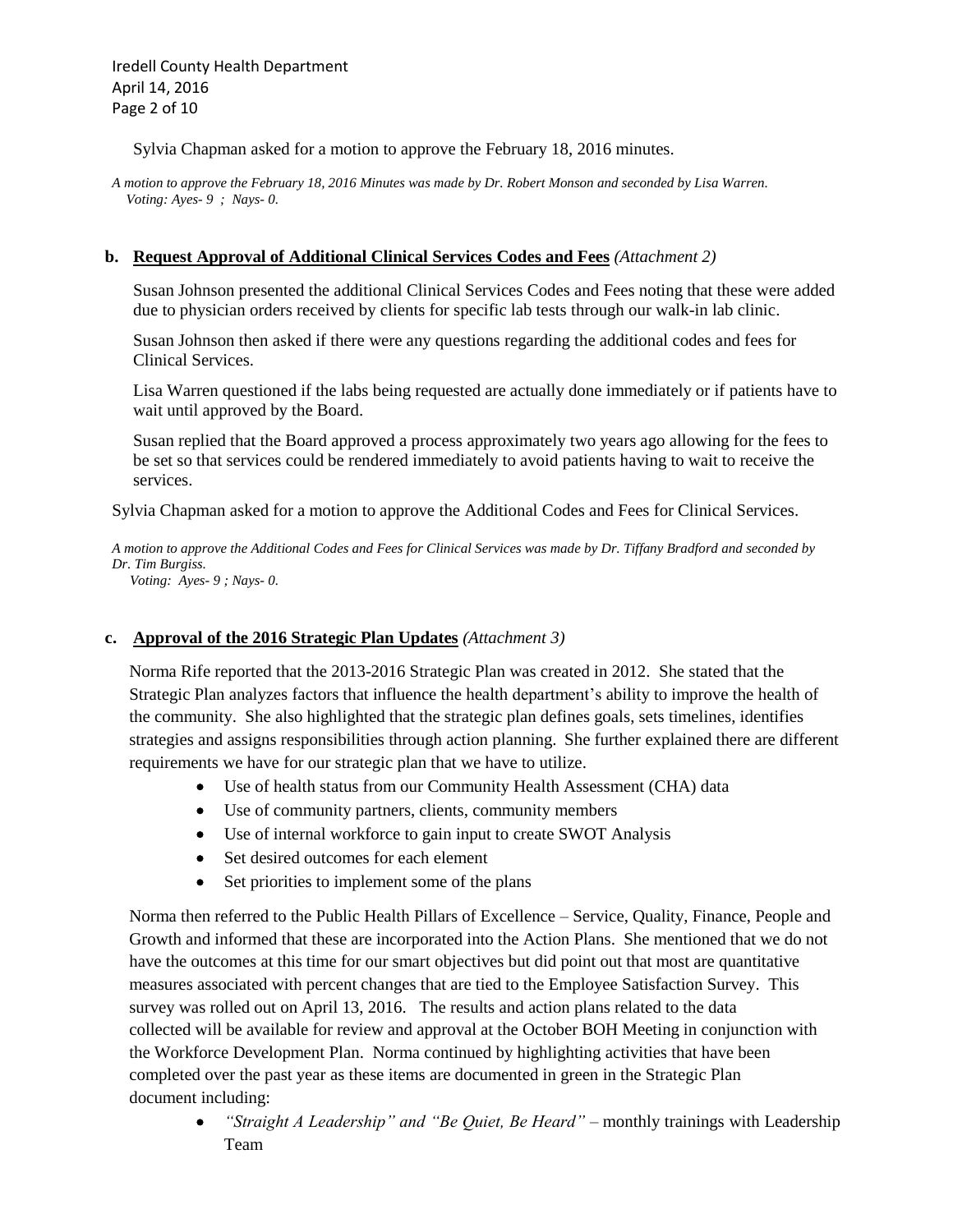Iredell County Health Department April 14, 2016 Page 3 of 10

- Development of Standards of Excellence Behavior Pledge by Leadership Team members
- Client and Customer Satisfaction revealed an overall average of 98% for Clinical Services Division, Public Health & Development Division and Vital Records program
- Emphasis on the 2013-14 Turnover rate of 11% noting a reduction in the 2014-15 Turnover rate which was 8% - this is also reflected in the Work Force Development Plan
- Public Information Officer Outreach Team engagement to promote organizational services
- Marketing Health Department services was a priority
- On-Site Water Protection initiated quarterly meetings to focus on improvement opportunities
- Administration has been instrumental in securing additional Managed Care Contracts
- Walk-In Lab Services has increased resulting in an increase of revenue

 Norma reminded the Board that all of this is the work of the Executive Leadership Team, the Leadership Team and the entire workforce. She states the objectives and quantitative outcomes will be available for approval at the October 2016 Board of Health Meeting.

 Norma then asked if there were any question or comments regarding the 2016 Strategic Plan Updates. There were no questions or comments.

Sylvia Chapman asked for a motion to approve the 2016 Strategic Plan Updates.

*A motion to approve the 2016 Strategic Plan Updates was made by Mark Tart and seconded by Lance Desmarais. Voting: Ayes- 9 : Nays- 0.*

#### **VI. Items for Discussion and Action as Needed**

#### **a. Semi-Annual Statistical Reports**

#### **1. Clinical Services Division**

 Susan Johnson reported on the semi-annual statistical report for the Clinical Services Division and referred to the data/graph chart noting a decline in the number of clients served with the exception of an increase in the numbers reported in the Communicable Disease Program.

 Susan asked if there were any questions relating to the semi-annual statistical report. Sylvia Chapman questioned if this is a trend of other Health Departments. Susan responded that she believes so but noted that for some other Health Departments, that have Primary Care, they may not be affected as much as we are. She also speculates that the Affordable Care Act has also been a huge factor in the decline of the number of clients served as well. Susan then referred to the Women's, Infant, and Children(WIC) Program, which is not a program where we get money, stating that those numbers are down all across the state to the point of funding being cut as well as positions being lost. She states that various factors could be the cause, such as decline in birth rates and the improved economy. We are trying to be diligent in managing by making adjustments with staffing during this downturn.

 Jane commented that if we weren't here, there would be clients who are on a sliding scale that wouldn't be able to get care so it is very important that we offer these services to this population. Susan did mention that she has one family practice physician that has contacted her within the past month to do a health check agreement for the Health Department to complete all pediatric health and wellness physicals.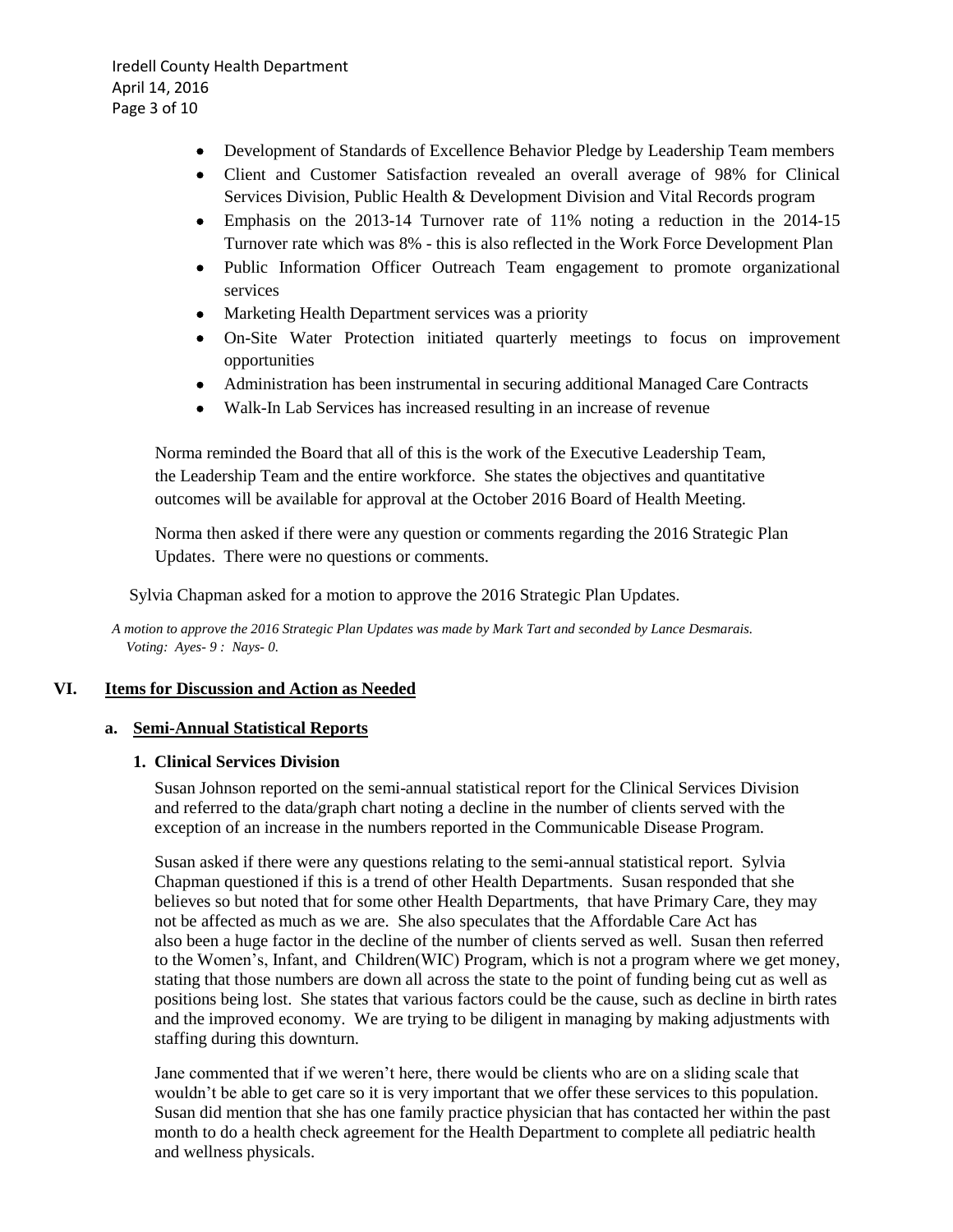# **2. Environmental Health Division**

Brady Freeman reported on the semi-annual statistical report for the Environmental Health Division and referred to the data/graph chart noting that the numbers trend up and down and varies depending on services needed and is seasonal. The data is also reflective of the economy as well.

 Brady asked if there were any questions relating to the semi-annual statistical report. Mark Tart commented that he has noticed an increase in the media/news activity relating to restaurant scores and questioned if there has been process changes for inspections that would attribute to this. Brady responded, "Quality Assurance". He further explained that improvements have been made with staff doing plan review to be more consistent and staff are rotating territories to ensure things aren't missed. He also informed that training has changed and staff are attending Food Code Refresher Courses, Regional Meetings as well as regular staff meetings. Everyone is learning and getting better with conducting inspections by the Food Code and staff are held accountable for providing quality inspections. Overall, with these new quality measures and the correct food code violation being marked, scores may have gone down. Susan questioned the date/year the Food Code was adopted. Brady stated the food code changes occurred in 2012. Mark Tart questioned the type of feedback received from restaurant owners as well as the public. Brady commented initially, the feedback was negative but not so much now. Restaurant owners realize this is a team approach. We are trying to educate facilities to protect the public and ensure compliance with the comprehensive food code. Brady also informed that surveys are given at each inspection. Those are returned directly to him from the owner/manager.

 Mark recommended that the Board refer to the Website to review some of the restaurant scores and violations. He states it is very interesting to read through those. It also helps the public to have a better understanding of exactly how that establishment received their score.

 Commissioner Tommy Bowles questioned if Food and Lodging completes swimming pool inspections. Brady responded and emphasized that the Food Protection and Facility Program inspects public swimming pools. Commissioner Bowles asked what constitutes public and if a Home Owners Association (HOA) pool is considered public. Brady states HOA pools are considered public yet they don't necessarily have to charge a fee but since anyone in that subdivision can access the pool and swim, the HOA is required to complete plan review, piping inspections, final construction inspections and then regular inspections to maintain water quality and safety as well.

 Commissioner Bowles then asked how many total public swimming pools are in the County. Brady informed there are a lot, and didn't have a specific number but estimates there are over one hundred (100). He reported that he will get that exact number to accurately respond to the question. He stated that number is on the rise as more subdivisions are developed. Brady also reported that there is mention of a newly designed "Mobile Wash Slide" which is very similar to the concept of the "Mobile Food Unit". There is discussion in legislation currently if this will be regulated as well. Jane noted that there were 45 applications received in March and this doesn't include the year-round public pools.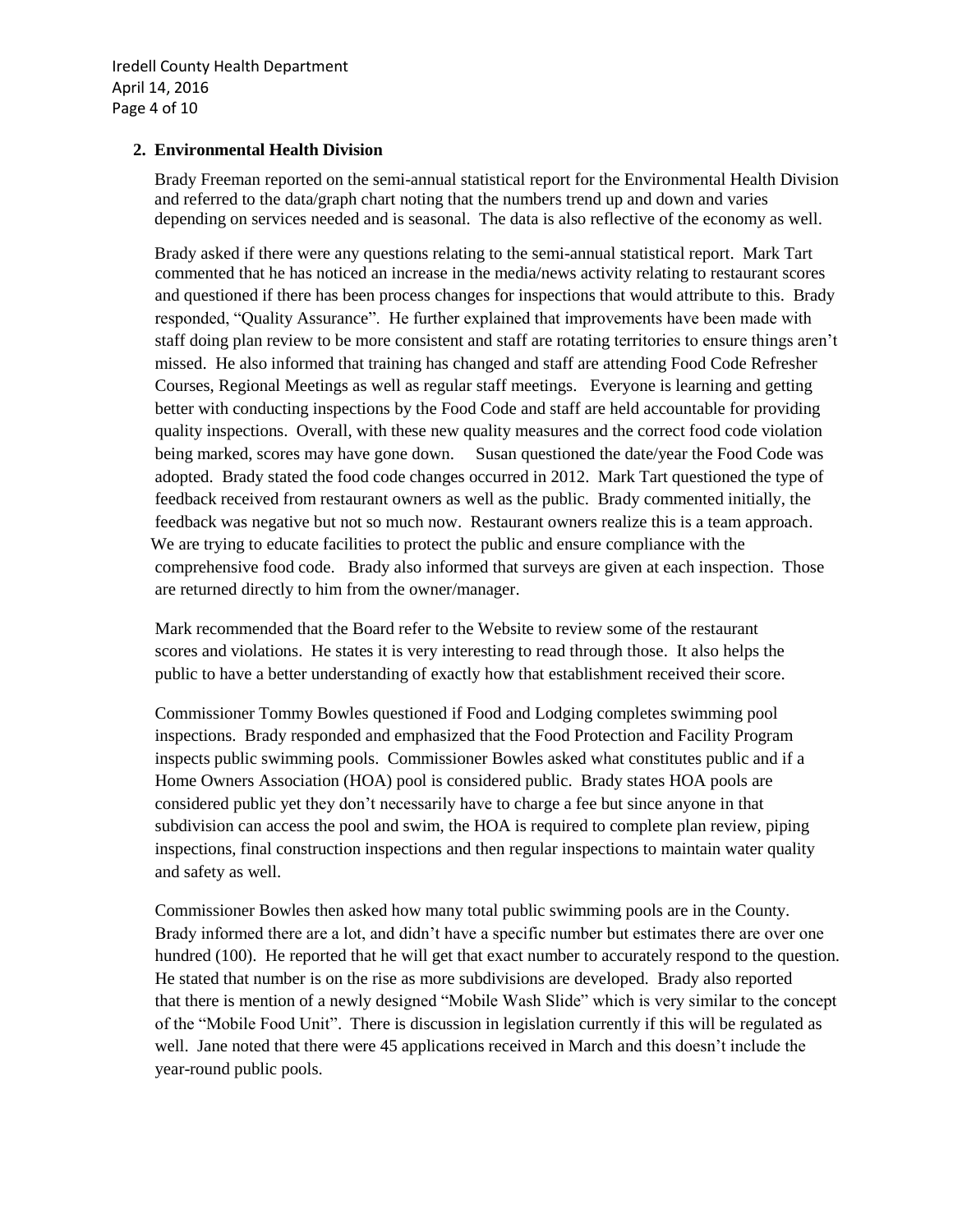#### **b. Financial Report** *(Attachment 6 ; Section VI - B)*

 Caroline Taylor referred to the financial reports labeled as Attachment 6 and Attachment 7. She stated that as of March 31, 2016; the Health Department is at 75% of the fiscal year and that our revenues are at 64.5% and expenditures are at 65.8%. She did highlight a few items such as \$20,000 was budgeted for walk-in physicals noting that as of today's date, we have collected \$18,000 emphasizing that if the trend continues, we will collect more than budgeted. She also reported that \$43,000 was budgeted for the walk-in lab services and to date, we have received slightly over \$45,000. This figure does not include the \$23,000 from the County Employee Health Risk Assessments. Caroline asked if there were any questions or comments related to the Financial Report. There were no questions or comments relating to the financial report.

#### **c. Mosquito Control Subcommittee Update** *(Attachment 8: Section VI-C)*

Lisa Warren provided an update on the work of the Mosquito Control Subcommittee which she states has met on several occasions She informed that first, she would like to provide a little bit of background information and referred to the NCDHHS Website noting as of April 13, 2016 in NC, there have been nine (9) travel associated Zika Virus cases reported and for locally acquired vector borne cases, the number reported is zero. She discussed vector borne diseases describing the illnesses and how they transfer their disease to people. She then referred to the two common types of mosquitoes in North Carolina, the Aedes Aegypti and the Aedes Albopictus. She also stated that the committee discussed the option of adopting a rule verses an ordinance. She explained the comparison of the two stating a rule is adopted by the Board of Health, which is what the committee felt would be more substantial for the county. She further explained that while an ordinance is adopted by the governing bodies of the local governments of the counties or cities such as the Board of Commissioners, the BOH Rule applies throughout the board's territorial jurisdiction. The BOH can only adopt rules that are related to promotion and protection of public health as noted in NC G.S. 130A-39. *(Refer to attachment C in packet).* Lisa reported that when the committee was developing the rule, there were several categories the committee focused on specifically. Those areas of focus are to control, reduce, educate and lastly enact the rule. She noted that enacting or enforcing the rule will be the last resort. Lisa also emphasized that the committee is also focusing only on man-made breeding sources in the proposed mosquito control rule. In addition, the committee also felt it necessary to give the population liberal amount of time to take action in correcting the situation to alleviate the issue within 96 hours. Lisa further explains that if the owner or occupant is unable to eliminate the breeding sources within that time frame, they must notify the Health Director to develop a plan of corrective action. She also informed that the draft rule also discusses right of entry for inspection by the Health Director as well as penalties that can incur if a person violates any provision of these rules. Lisa concluded this was just an overview of the draft rule developed by the Subcommittee. She referred everyone to the hardcopy of the Mosquito Control Rule which was included in their packet. She then asked if there were any questions and reminded the board to also refer to the additional handouts given this evening. *(See Handout B – CDC's response to Zika, Handout C – N.C. GS 130A-39)*

Jane also mentioned that the committee completed a lot of research and literature review and felt that the population may question why the county isn't looking into the possibility of a spraying program. There is a false sense of security when you see a truck spraying. Most of the research mentioned how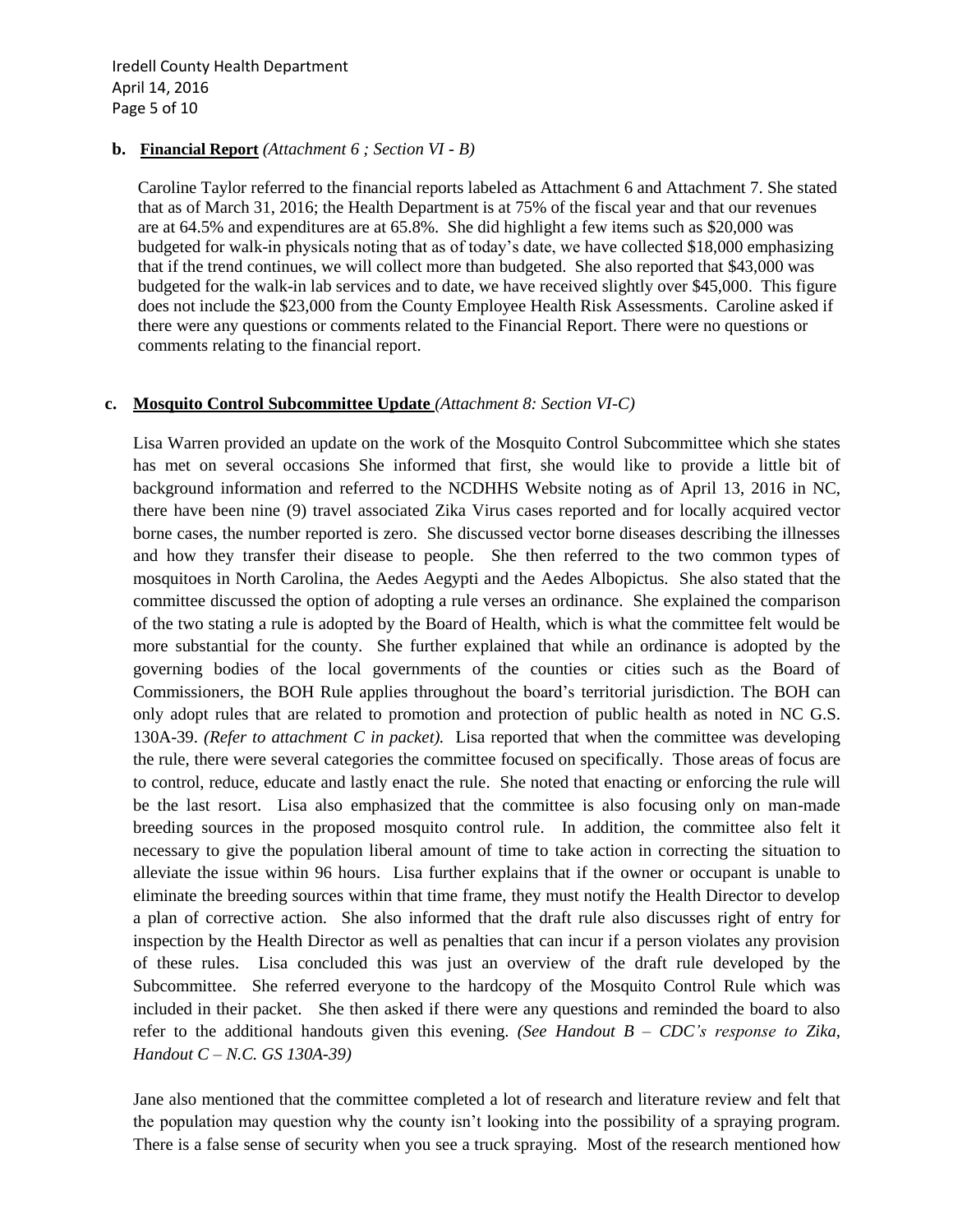ineffective this process can be as it affects only the mosquitoes that fly right into the spray. Jane pointed out that the committee did not see this route as an option as it could be very costly; possibly costing the County half a million dollars. Consent would also have to be obtained from the homeowners. Also, there could be issues related to health with regard to the risk associated with use of insecticides and pesticides. There are also a lot of environmental concerns such as the decline in bee population which is down by 50% as is dragon flies. Other insects could be impacted as well by mosquito spraying.

Sylvia Chapman asked who would do the spraying, if that were an option. Jane responded that emergency funding would be requested and we would hire a contractor if we followed the CDC recommendation to spray 150 meters around the home, if we have a locally transmitted case of Zika.

Jane further explained the significance of the Zika virus is not only sexually transmitted but the virus can stay in your bloodstream for seven (7) days. A mosquito could bite an infected person then bite someone else thus infecting that person as well. This is what makes this critical and the reason for recommending spraying around the site of local transmitted Zika infection. At this point, the committee felt it would not be cost effective to propose a spraying process for a county of this size. The committee felt it was more important to educate the community. Jane further informed of recent complaints from citizens who are frustrated by property that has been abandoned for many years, one with a swimming pool more specifically.

Commissioner Tommy Bowles emphasized personal protection is the best. Jane agreed that personal protection is very important and referred to the handout *(Handout B)* and mentioned the importance of using DEET for personal protection as well.

Dr. Robert Monson questioned what the life span of a mosquito is. Susan Johnson responded that the life span for a female mosquito is approximately 56 days whereas it is much less for a male; approximately 10 days.

Commissioner Bowles questioned the comparison of the risk between Zika and West Nile Virus. Jane responded that the difference with Zika is the microcephaly seen in infants in the huge outbreak of Zika in Brazil. The Minister of Health states there could be as many as 6,000 cases of microcephaly related to Zika Virus infection. Also, just yesterday, the CDC reported there has now been enough research to confirm that Zika is the agent causing the microcephaly. The CDC has made this a level one priority, which is their highest priority, with hundreds of people working all around the world completing research and collecting data related to this frightening disease.

Sylvia Chapman asked about the next step for adopting the proposed Mosquito Control Rule. Jane reminded the Board there are many steps that are required before a rule can be adopted and referred to the handout *(Handout C).* Jane emphasized that the requirement for tonight is for the Board to discuss this document to determine if there are any specific questions or changes that need to be made. Again, she referred to the required steps that must be followed emphasizing there will need to be a lot of public notification for citizens to have an opportunity to review the rule. Then, at the beginning of the next Board of Health Meeting in June, there would be a public comment period, in essence similar to when the Commissioners vote on ordinances, for citizens to comment on the proposed rule.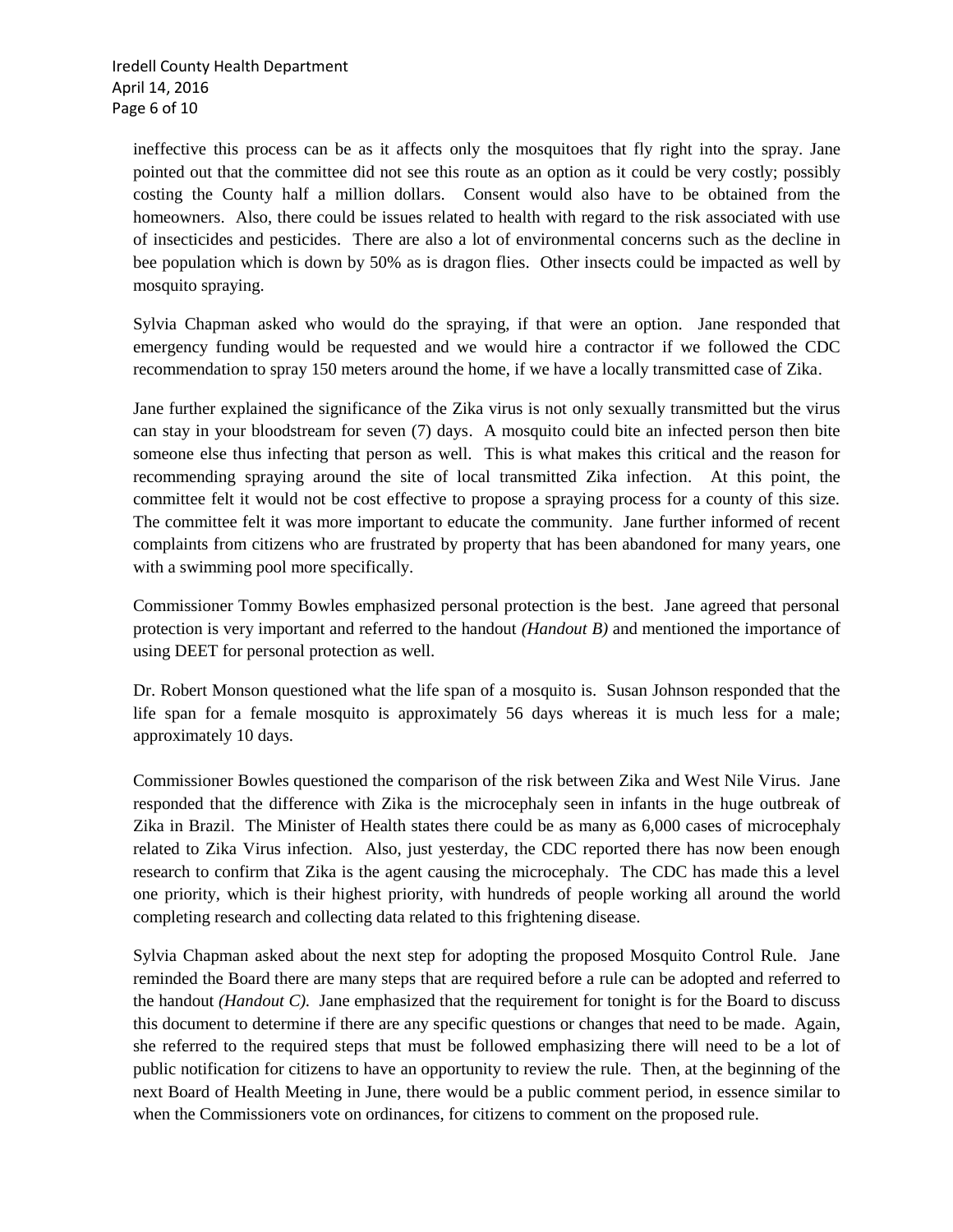Iredell County Health Department April 14, 2016 Page 7 of 10

Jane also mentioned that she received a call earlier today from Ron Smith, County Manager asking her to attend the next Board of Commissioners Meeting to speak to them about the proposed Mosquito Control Rule. She informed that she will be attending a Conference therefore has asked Brady Freeman to attend the Commissioner's Meeting to provide an update in her absence.

Dr. Monson asked about plans for public education. Norma Rife reported that her division is currently working to develop a document to assist in educating the public. She informed that there are three phases and we are currently in the first phase, which is no local Zika in the U.S. :

- Media notification via news releases will continue to monitor for any updates
- Enhanced Mosquito borne illnesses on the Website
- PIO developed post for Facebook
- Outreach education planned with partners and vendors
- Blast fax notification is scheduled to be released to OB/Gyn and Pediatric Offices tomorrow
- Information material to distribute to travel agencies

The second phase of public education is when local Zika is in the central southern states of the U.S. :

- Continue the above methods and add:
- Radio Announcements
- Breeding and Bite Prevention strategies
- Educate on travel

The third phase of public education is when local Zika is in the eastern states and/or N.C.:

- Special mailings to business partners, recreational departments, farmers, outdoor workers
- Bite prevention and signs and symptoms
- $\bullet$  Special delivery develop hard copies to be delivered to school systems
- If Zika comes to N.C. ; we will provided door hangers as a means for educating
- Scheduled Community Meetings

 Commissioner Tommy Bowles questioned if the Connect CTY system would be effective. All agree This would be another great idea to notify and connect with the public.

 Lance Desmarais questioned if there are other counties that have a Mosquito Control Rule and if the committee benchmarked those. Jane responded this committee completed research and there are several counties including: Forsyth, Lincoln, Mecklenburg, Scotland, New Hanover, and Brunswick that have programs in which the Board of Health developed Mosquito Control Rules.

 Jane emphasized the difference between a Board of Health Rule which is countywide whereas an Ordinance requires going to each city or town for them to adopt individually. Brady will explain this to the Commissioners during the meeting on Tuesday evening. Beth Jones, Deputy County Manger stated it would be helpful if the Board of Commissioners endorse the proposed Board of Health Mosquito Control Rule.

 Lisa Warren confirmed that as the Committee developed this rule, it was scrutinized with meticulous detail. Brady also commented that Lisa Valdez and Bill Pope, the County Attorneys, validated the Board of Health's authority to adopt rules as outlined in N.C. G.S. 130A-39. They also reviewed the draft rule to ensure all legal requirements are met in the document.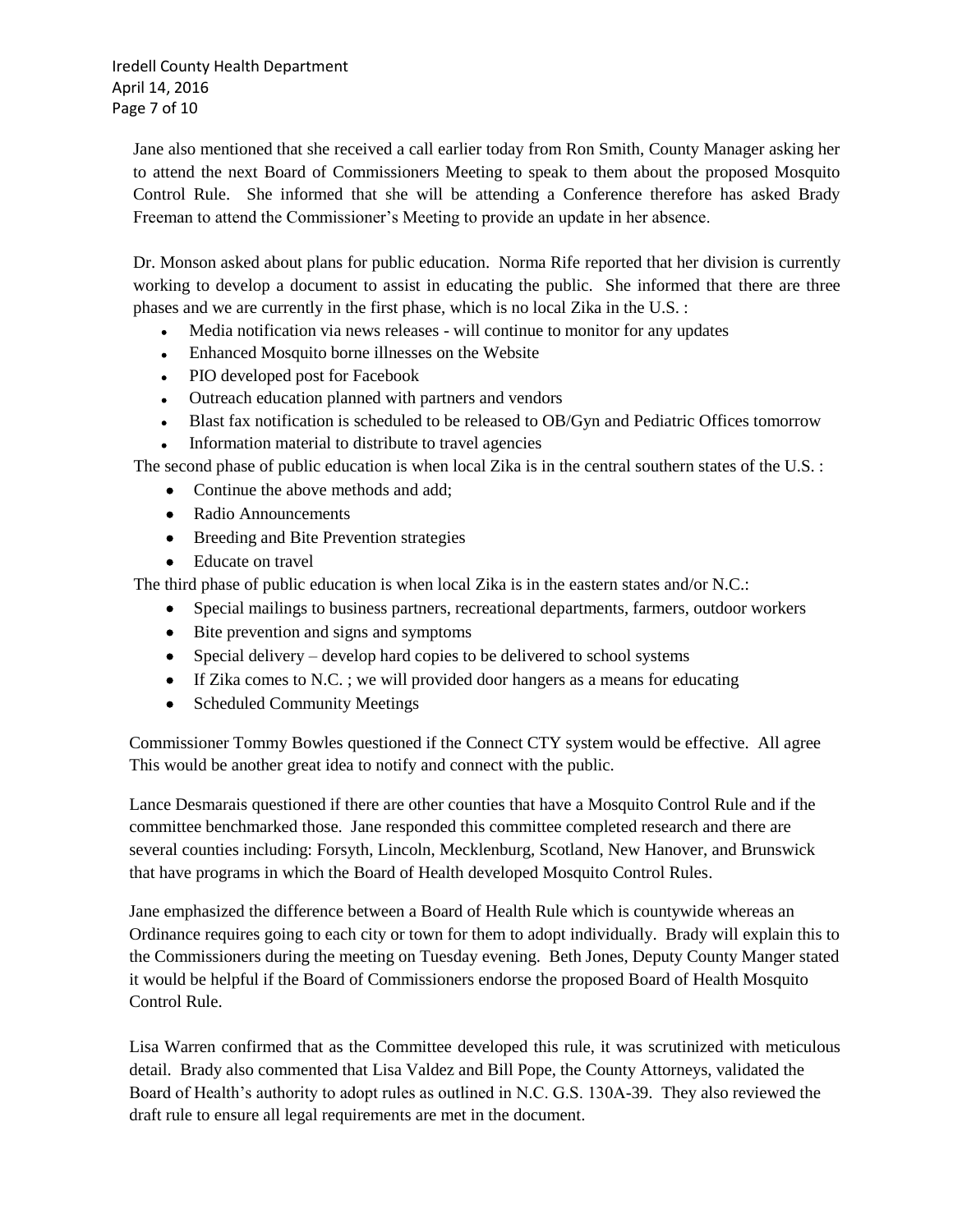Iredell County Health Department April 14, 2016 Page 8 of 10

 Sylvia Chapman asked if the Board wanted to move forward with this draft document of the proposed Board of Health Rule for Mosquito Control. All members in attendance agreed unanimously to proceed with a public comment period regarding the draft document at the June 2016 Board of Health Meeting.

#### **d. BOH By-Laws & Operating Procedures (Draft for 2016)** *(Attachment 9 – Section VI-D)*

Sylvia Chapman explained that this item will be on the June 9, 2016 BOH Agenda for discussion and action. It is required for BOH members to be given an ample amount of time to review the recommended changes on the By-Laws and Operating Procedures prior to the June meeting. Sylvia pointed out that the only revision to this draft copy was the addition of the Consent Agenda as noted on page 4 of the document. She explained that with the addition of the consent agenda, this will allow the opportunity to group items that are non-controversial and vote one time to cover all of those items rather than the current process of voting on each individual non-controversial item. Again, Sylvia reminded that the Board would be discussing and voting on the proposed By-Laws and Operating Procedures at the June Board Meeting.

#### **e. Health Director's Report** *(Handouts A, D, E)*

 Jane Murray discussed the following topics and referred to the three handouts that each BOH member was given relating to topics referenced in the Health Director's Report below:

#### **Administration**

 **Employees of the Month**: Rosa Foster, Pregnancy Care Manager, was selected as the March Employee of the Month. Natasha Lowe, Management Support, was selected as the April Employee of the Month.

#### **Clinical Services:**

**Zika**:

|                             | NC |     | <b>US Territories</b> |
|-----------------------------|----|-----|-----------------------|
| <b>Travel Related</b>       |    | 346 |                       |
| <b>Locally Transmitted</b>  |    |     |                       |
| <b>Pregnant</b>             |    |     | 58                    |
| <b>Sexually Transmitted</b> |    |     |                       |
| <b>Guillian Barre</b>       |    |     |                       |

 We participated in a 6 hour CDC Zika Action Plan Summit on April 1, 2016 via webinar. We have distributed three provider guidance documents. DPH is working with all state blood collection centers to ensure donors are deferred if they have recently traveled to an area with active Zika infection. DPH is also hiring two entomologists. Sixteen counties have been selected to collect mosquito samples in an effort to identify the distribution of the Aedes Aegypti mosquito. The DPH Zika Action Plan goal is to develop a comprehensive program that includes the principles of Integrated Pest Management (Surveillance, Source Reduction, Larval Mosquito Control, Adult Control, and Public Education).

 **Emergency Preparedness**: The Sheriff's Department is assisting us with a planned "Active Shooter Exercise" training drill that is scheduled for April 29, 2016 at the Statesville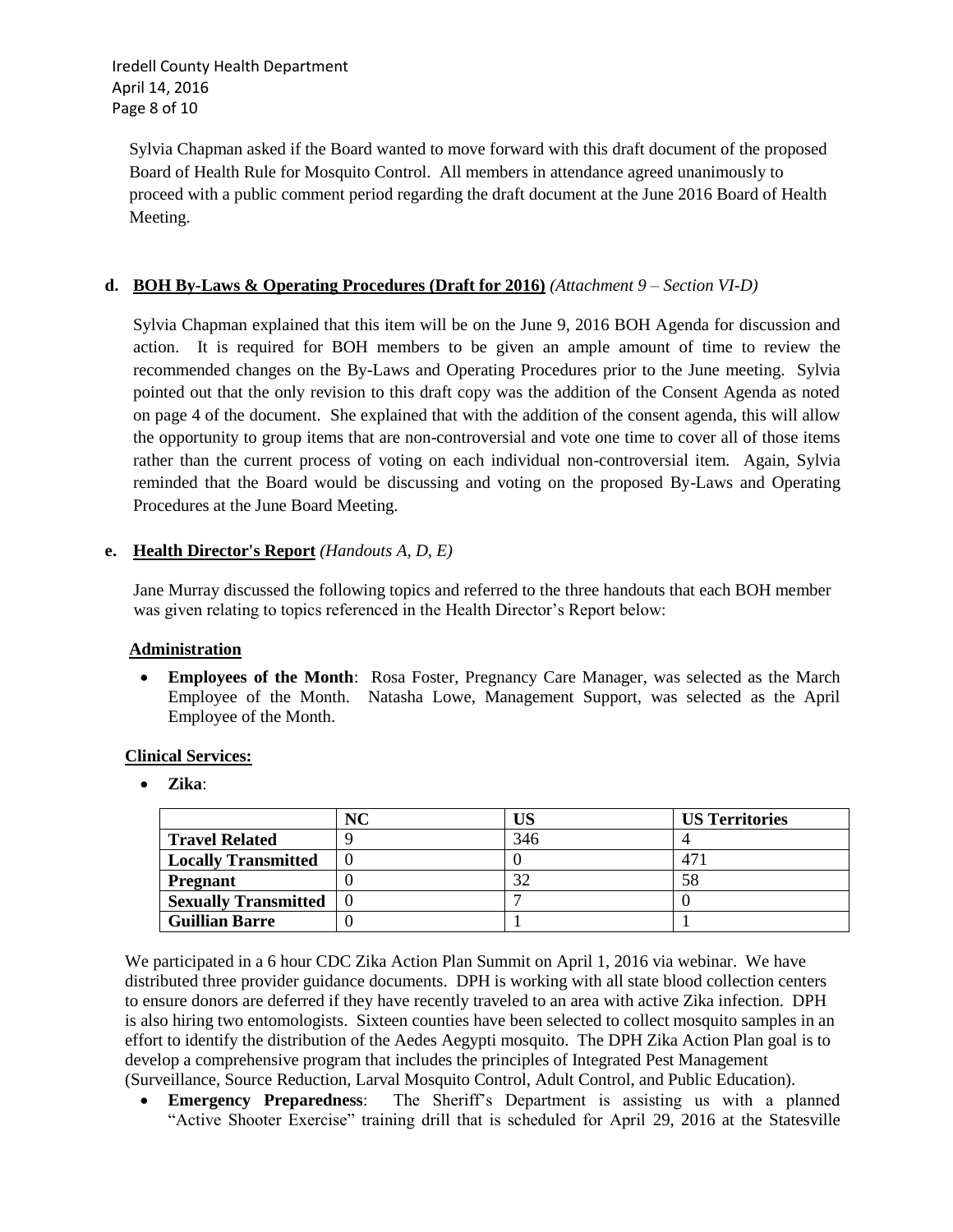health department. The Sheriff's Department will also lead a mandatory Active Shooter training for all staff on May 10, 2016.

• **Mumps:** We had two confirmed and 5 probably cases of mumps. Our last case was identified on February 16, 2016.

#### **PHDP**

- **Tobacco Champions Training**: The division coordinated this training with presentations led by regional and state tobacco control officials on March 18, 2016. Participants from the school systems, three hospitals, Partnership for Children & Families and other community organizations were given Tobacco Educational kits for distribution within their organizations at the conclusion of the training.
- **Public Health Month**: The Board of County Commissioners signed a proclamation at their April 5, 2016 meeting recognizing April as Public Health Month. Several press releases have been developed. Outreach has occurred throughout the county. "This is Public Health" Facebook campaign is going on. The division will lead the development of a brief agency YouTube video by all staff to highlight all program work. The division is also leading a "Thank our Partners Campaign" this month.

#### **Environmental Health**

- **FP&F Program**: One of our FP&F interns recently resigned to accept another position. Interviews have been completed and we will be making an employment offer soon.
- **OSWP Program**: Mandatory overtime has been implemented again for staff for the third time this fiscal year. A dually authorized FP&F staff member has been temporarily reassigned to the OSWP program to assist with the increase in applications this spring. *(Handout E)*

#### **f. Activity Summary** *(Handout D)*

Jane reported that the Lab has been very busy noting an increase in the numbers which went from 392 to 454. Susan reported that we have seen an increase in the number of drug screen testing being done. There was also an increase in the number of Department of Transportation (DOT) Physicals. Jane reported there was a positive case of rabies in a cow and that the Department of Agriculture was called to investigate*.* 

## **VII. Other Discussion**

Sylvia Chapman announced that we have a Pharmacist vacancy on the Board. Mary Lacy Johnson has resigned from her Board of Health appointment. Jane suggested that if anyone knows of a Pharmacist, to fill this vacancy, to refer them to complete the Iredell County Committee Volunteer Application that is listed on the website.

#### **VIII. Adjournment at 8:45 p.m.**

Sylvia Chapman asked for a motion to adjourn the meeting.

*A motion to adjourn the meeting at 8:45 p.m. was made by Lance Desmarais and seconded by Dr. Tiffany Bradford. Voting: Ayes-9 ; Nays-0.*